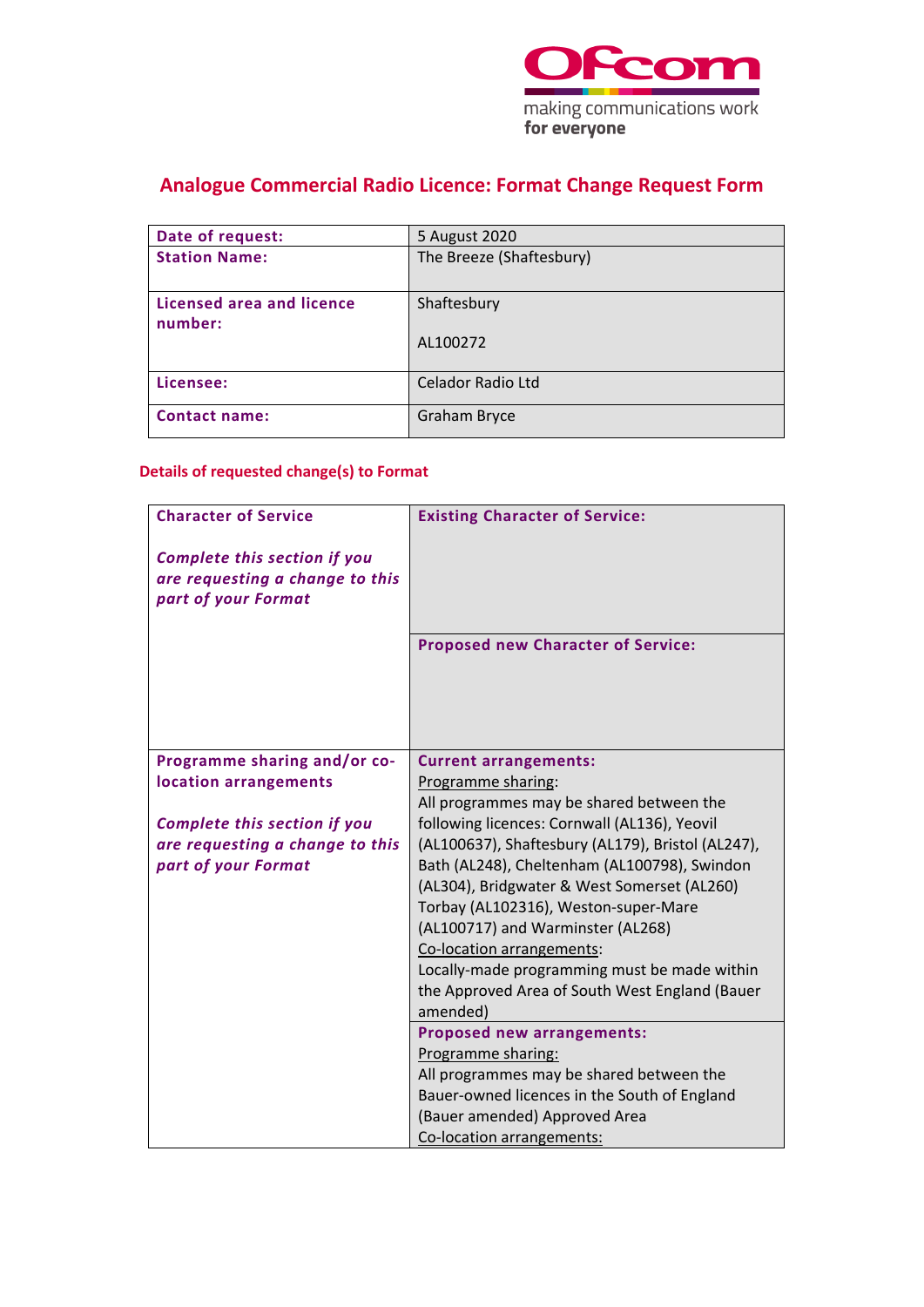|                                                                                                                                                    | Locally-made programming must be made within<br>the Approved Area of South of England (Bauer<br>amended) |
|----------------------------------------------------------------------------------------------------------------------------------------------------|----------------------------------------------------------------------------------------------------------|
| Locally-made hours and/or<br>local news bulletins<br><b>Complete this section if you</b><br>are requesting a change to this<br>part of your Format | <b>Current obligations:</b>                                                                              |
|                                                                                                                                                    | <b>Proposed new obligations:</b>                                                                         |

The holder of an analogue local commercial radio licence may apply to Ofcom to have the station's Format amended. Any application should be made using the layout shown on this form, and should be in accordance with Ofcom's published procedures for Format changes.<sup>[1](#page-1-0)</sup>

Under section 106(1A) of the Broadcasting Act 1990 (as amended), Ofcom may consent to a change of a Format only if it is satisfied that *at least* one of the following five statutory criteria is satisfied:

- *(a) that the departure would not substantially alter the character of the service;*
- *(b) that the departure would not narrow the range of programmes available by way of relevant independent radio services to persons living the area or locality for which the service is licensed to be provided;*
- *(c) that the departure would be conducive to the maintenance or promotion of fair and effective competition*
- *(d) that there is evidence that, amongst persons living in that area or locality, there is a significant demand for, or significant support for, the change that would result from the departure; or*
- *(e) that (i) the departure would result from programmes included in the licensed service ceasing to be made at premises in the area or locality for which the service is provided, but (ii) those programmes would continue to be made wholly or partly at premises within the approved area (as defined in section 314 of the Communications Act 2003 (local content and character of services)).*

Only one of these five criteria need be satisfied in order for Ofcom to consent to the proposed change. However, even if Ofcom is of the opinion that the proposed change satisfies one or more of the statutory criteria, there may be reasons (depending on the particular circumstances of the case) why Ofcom may not consent to the proposed change.

<span id="page-1-0"></span><sup>&</sup>lt;sup>1</sup> Available at https://www.ofcom.org.uk/ data/assets/pdf file/0024/87405/The-regulation-of-[Format-changes.pdf](https://www.ofcom.org.uk/__data/assets/pdf_file/0024/87405/The-regulation-of-Format-changes.pdf)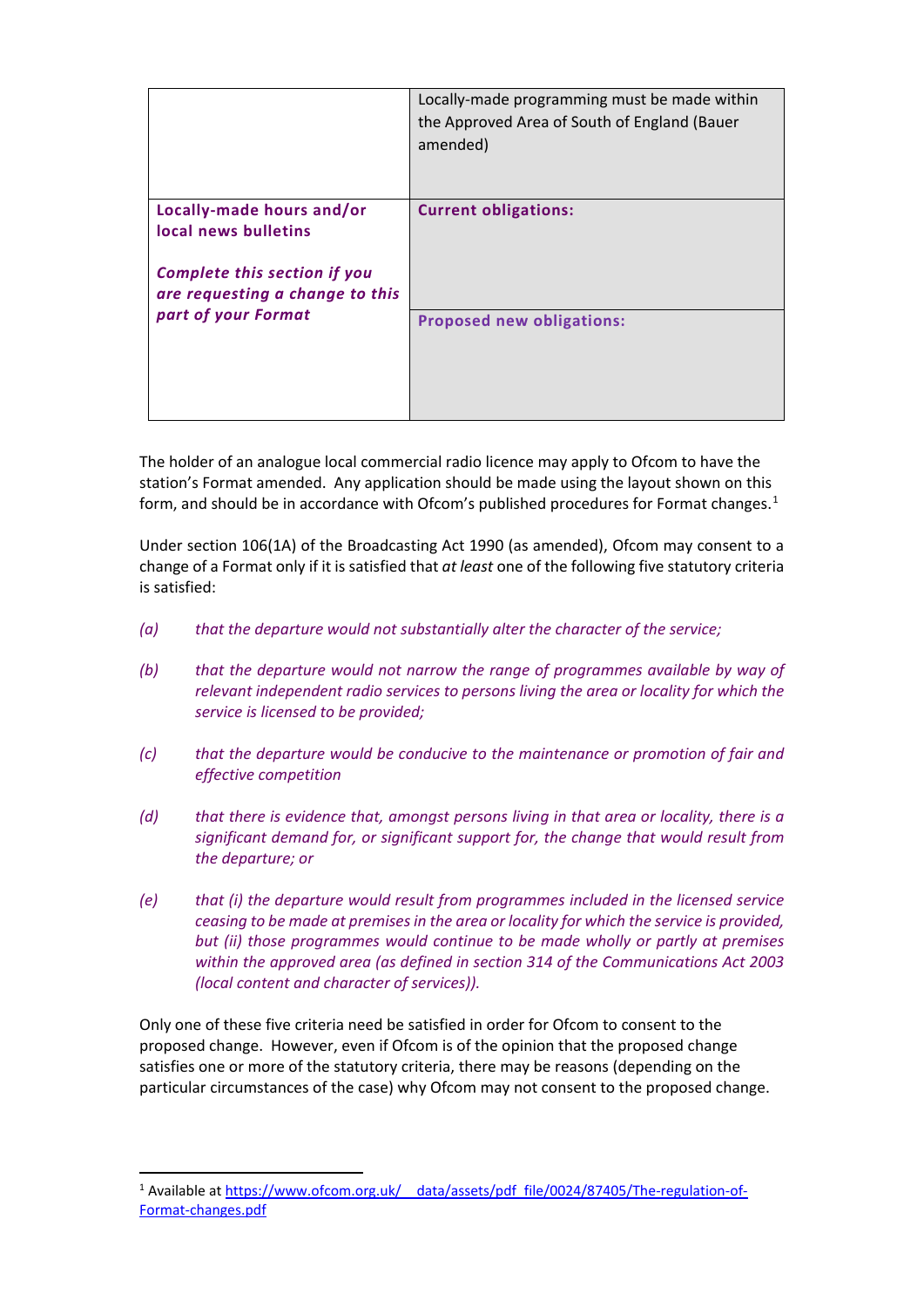The additional criteria to which Ofcom will have regard when exercising this discretion can be found on our website.<sup>[2](#page-2-0)</sup>

Applicants should note that, under section 106ZA of the same Act (as amended), a proposed change that *does not*satisfy the first or last of these criteria (i.e. a change that Ofcom considers *would* or *could* substantially alter the character of the service, or does not relate to the origin of locally-made programmes) must, if it is to be considered further under any of the other three criteria, be consulted upon.

In the event that Ofcom receives a request for Format change and considers that criterion (a) or (e) is *not* satisfied, it will seek confirmation from the applicant as to whether it wishes to proceed with the request (and, if so, whether it wishes to amend or replace its submission in light of the necessity to make it public).#

**Please set out the statutory criterion, or criteria, set out in section 106(1A) of the Broadcasting Act 1990 that you believe is/are satisfied in relation to this Format change request, and the reasons for this.** 

- a. The proposed change would not substantially alter the character of service. The change to local hours and programme sharing are in line with Ofcom's localness guidelines.
- e. Programmes included in the licensed service will cease to be made at premises in the area or locality for which the service is provided, but those programmes will continue to be made wholly or partly at premises within the approved area.

**Please provide any additional information and/or evidence in support of the proposed change(s) below. In particular, the applicant may wish to outline how they see that the proposed change fits within Ofcom's published Format change request policy[3](#page-2-1) and also Ofcom's Localness guidance, which includes our co-location and programme sharing policy.[4](#page-2-2)** 

#### *Notes*

# Ofcom may approve a change under any of criteria (b) to (d) without consultation, or after a consultation of less than 28 days, if Ofcom considers that to hold a consultation at all, or for 28 days or more, would result in a delay that would be likely to prejudice the interests of the licensee. Ofcom may also remove for the purposes of consultation any confidential information submitted by the licensee.

### **Data Protection**

<span id="page-2-0"></span><sup>&</sup>lt;sup>2</sup> At https://www.ofcom.org.uk/ data/assets/pdf file/0024/87405/The-regulation-of-Format- $\frac{\text{changes.pdf}}{3}$  Available at https://www.ofcom.org.uk/ data/assets/pdf file/0024/87405/The-regulation-of-

<span id="page-2-1"></span>Format-changes.pdf<br><sup>4</sup> Available at<http://stakeholders.ofcom.org.uk/broadcasting/radio/localness/>

<span id="page-2-2"></span>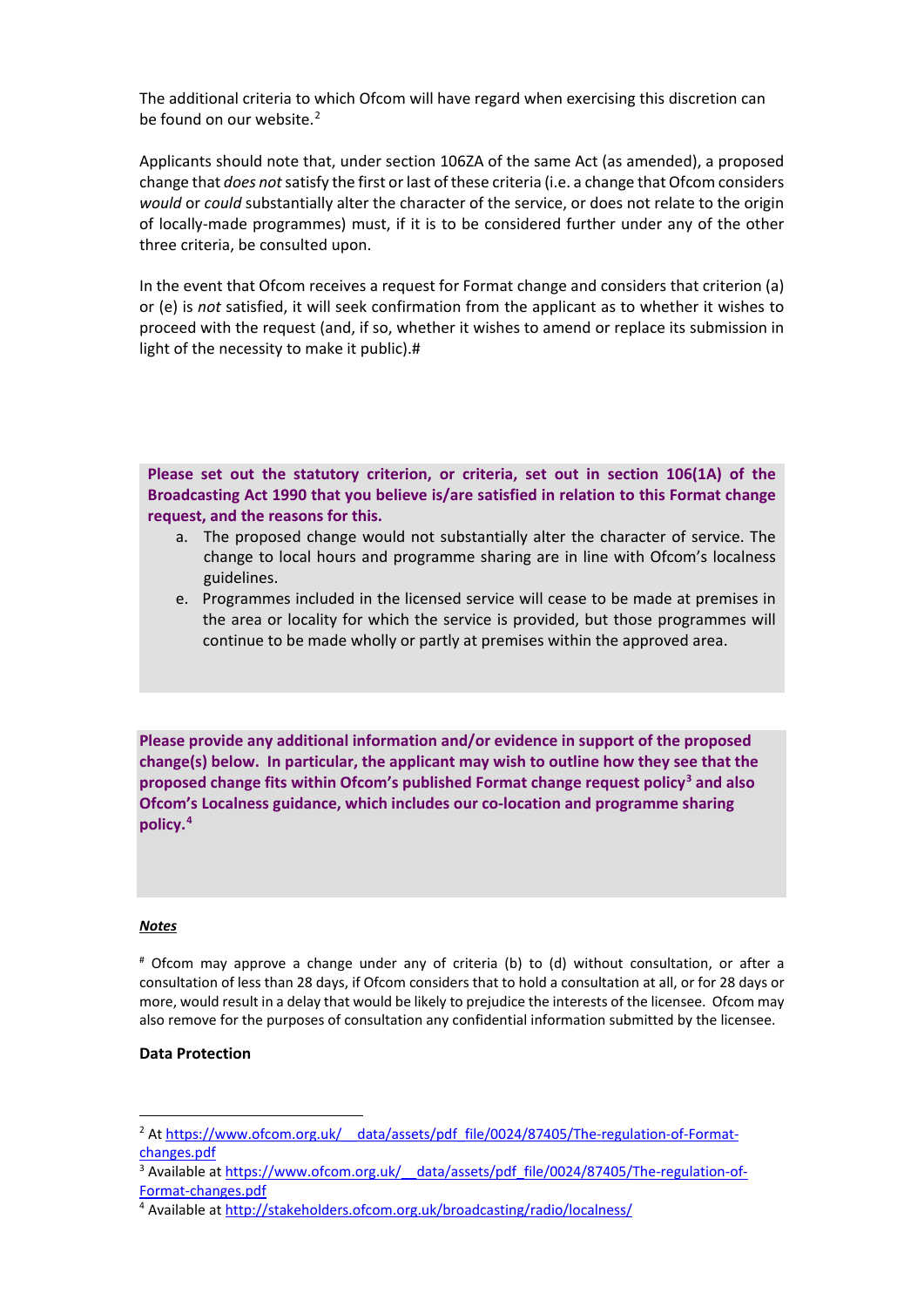We require the information requested in this form in order to carry out our licensing duties under the Broadcasting Act 1990, Broadcasting Act 1996 and Communications Act 2003. Please see Ofcom's General Privacy Statement [www.ofcom.org.uk/about-ofcom/foi](http://www.ofcom.org.uk/about-ofcom/foi-dp/general-privacy-statement)[dp/general-privacy-statement](http://www.ofcom.org.uk/about-ofcom/foi-dp/general-privacy-statement) for further information about how Ofcom handles your personal information and your corresponding rights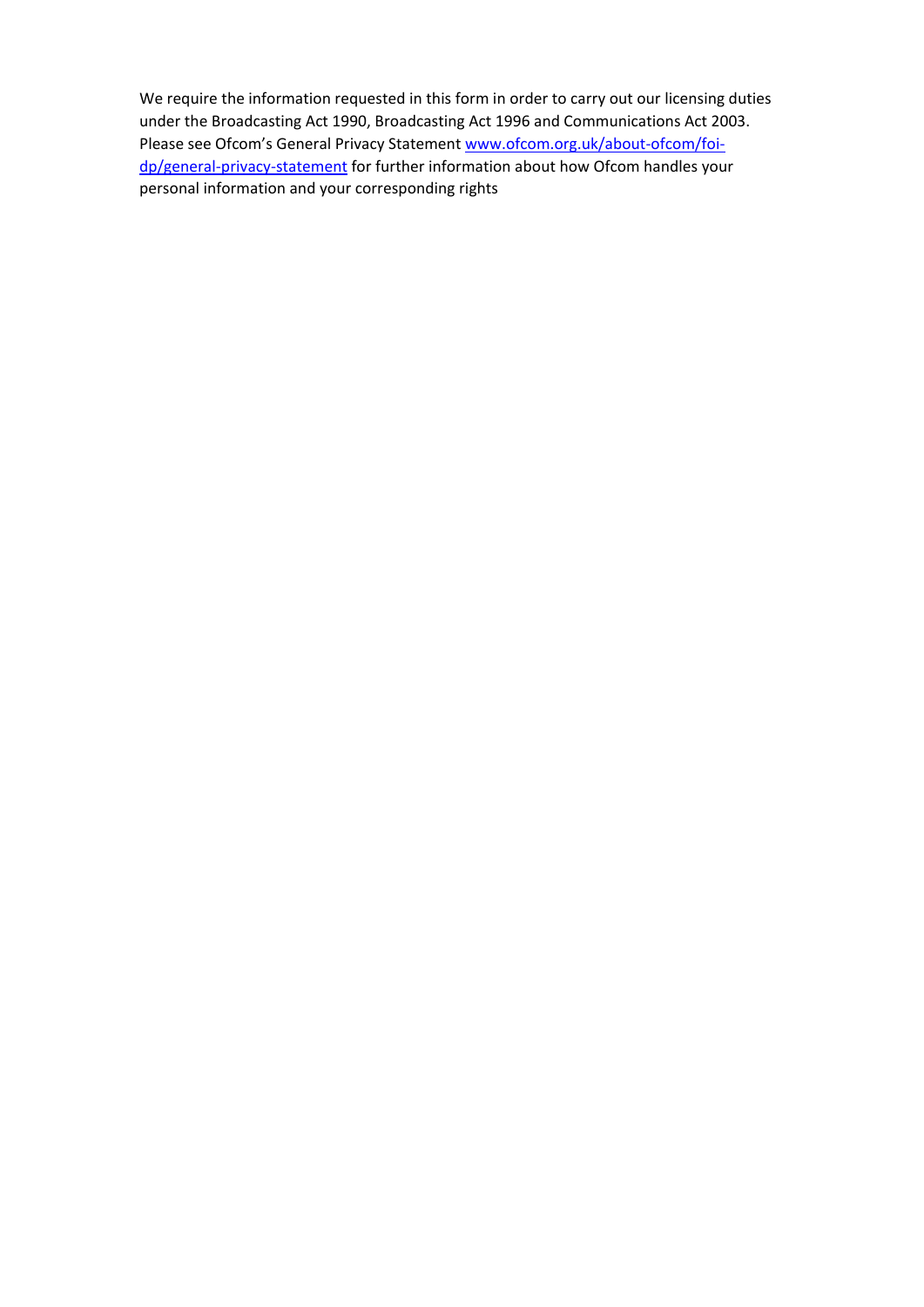# Ofcom notes on the request

### **Statutory requirements**

This request relates to the FM licence for Shaftesbury held by CRB Audio Limited (formerly known as 'Celador Radio limited'), currently broadcasting as 'Greatest Hits Radio'.<sup>[5](#page-4-0)</sup>

Every FM local commercial radio station is required to broadcast a service which complies with a defined 'character of service', and also a certain amount of locally-made programming and local news. These requirements are specified in its Format. Locally-made programmes are those made within a station's licensed area or, where Ofcom has approved a wider area relating to that station, that 'approved area.'

CRB Audio Limited has requested the following changes to the Format of the Shaftesbury licence:

- To broadcast locally-made programming hours from anywhere within the South of England (Bauer) approved area.
- To share all locally-made programming hours with the other radio stations which comprise the South of England (Bauer) approved area.

These proposed changes would change the character of service as set out in the Format of the licence, and accordingly can be agreed only if Ofcom is satisfied in regard to one of the statutory criteria set out in section 106(1A) of the Broadcasting Act 1990 (as set out in the request, above).

If we are satisfied in relation to one of the statutory criteria, we are then able to decide whether or not to approve the request, taking account of our published policy criteria.

### **Assessment**

With regard to the request to broadcast locally-made programming hours from anywhere within the South of England (Bauer) approved area, Ofcom was satisfied in relation to section 106(1A)(e) of the Broadcasting Act 1990, on the basis that the change requested, if approved, would result in programmes included in the licensed service being made at premises within the South of England (Bauer) approved area.

In considering the proposed request to share all local programming hours with other local commercial radio licences comprising the South of England (Bauer) approved area, we were satisfied in relation to section 106(1A)(a) of the Broadcasting Act 1990 – that the changes would not substantially alter the character of service. This is because the proposals are consistent with our published [localness guidelines.](https://www.ofcom.org.uk/tv-radio-and-on-demand/information-for-industry/radio-broadcasters/localness)

In addition, as a matter of general policy, Ofcom is content to approve Format change requests relating to localness obligations which are consistent with our published localness guidelines, and because we are satisfied that the licensee will continue to meet its licence obligations to provide local material relevant to the listeners in its licence area.

<span id="page-4-0"></span><sup>&</sup>lt;sup>5</sup> At the time this request was submitted, the station was still broadcasting as 'The Breeze'.